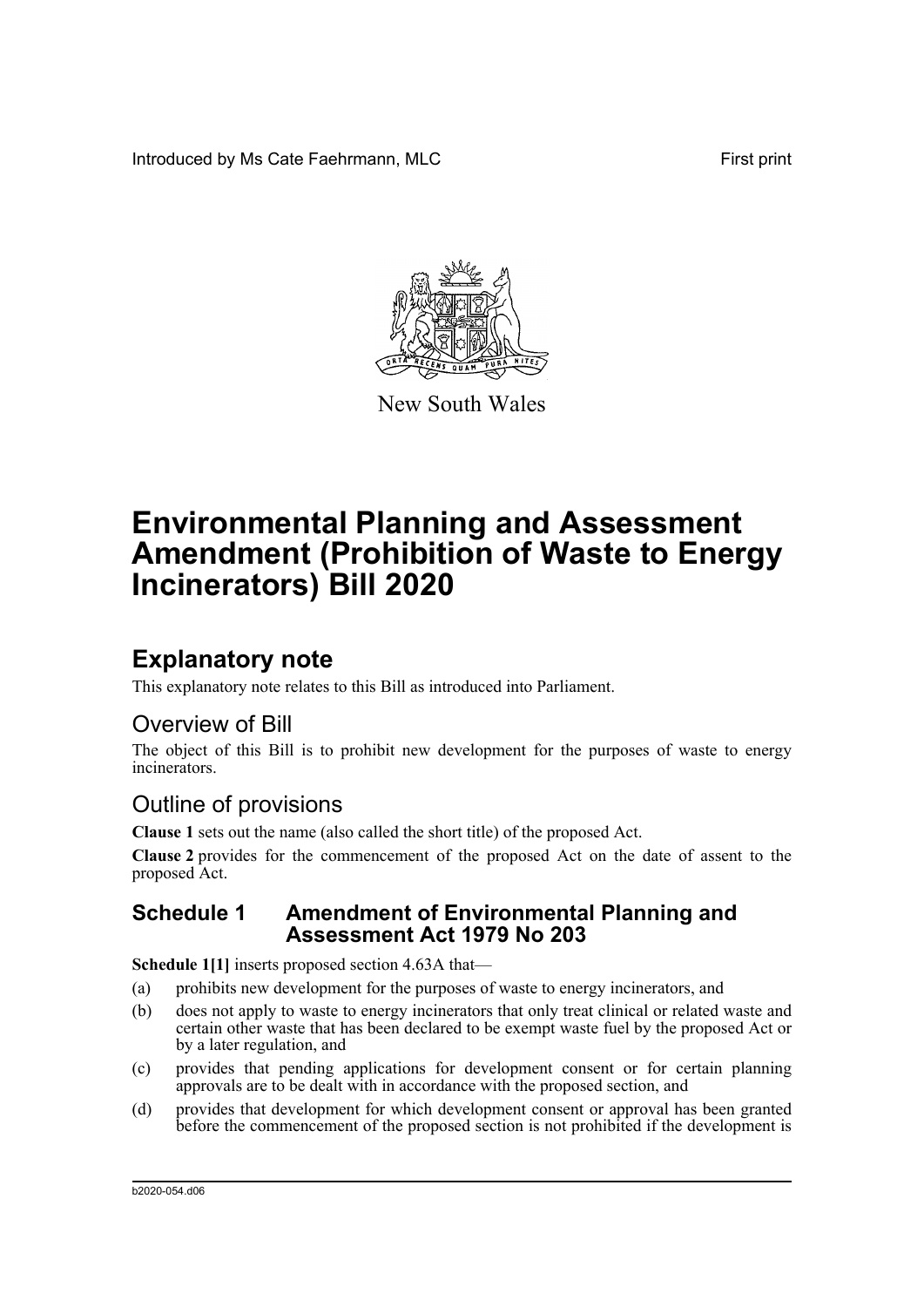carried out in accordance with the development consent or approval as in force immediately before that commencement, and

(e) operates despite any other provision of the *Environmental Planning and Assessment Act 1979* or any other Act or law.

**Schedule 1[2]** declares certain waste to be exempt waste fuel. The categories of waste declared are based on the Environment Protection Authority's *Eligible Waste Fuels Guidelines*.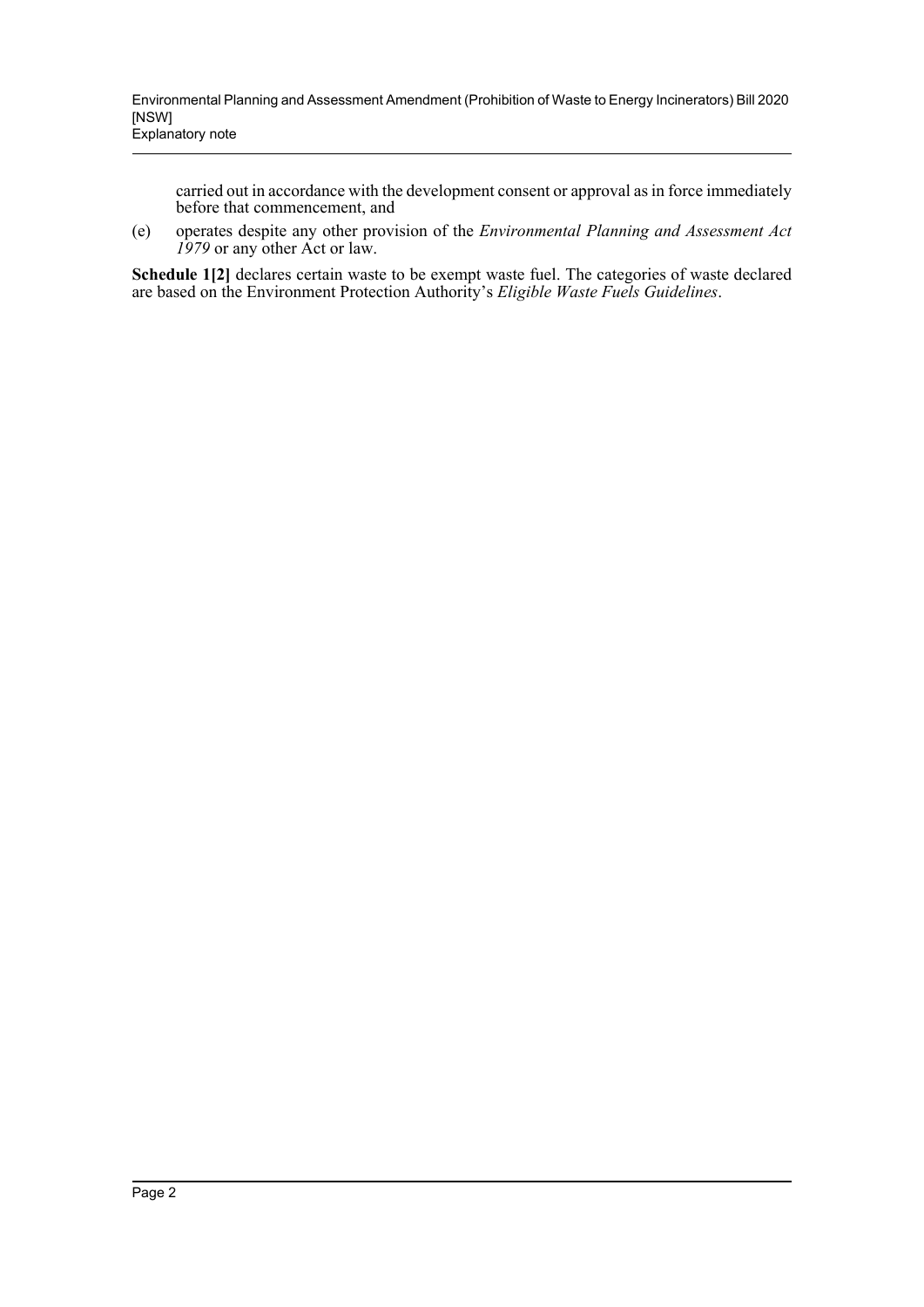Introduced by Ms Cate Faehrmann, MLC First print



New South Wales

# **Environmental Planning and Assessment Amendment (Prohibition of Waste to Energy Incinerators) Bill 2020**

## **Contents**

| Schedule 1 | Amendment of Environmental Planning and Assessment Act 1979<br><b>No 203</b> |              |      |
|------------|------------------------------------------------------------------------------|--------------|------|
|            |                                                                              | Commencement |      |
|            |                                                                              | Name of Act  |      |
|            |                                                                              |              | Page |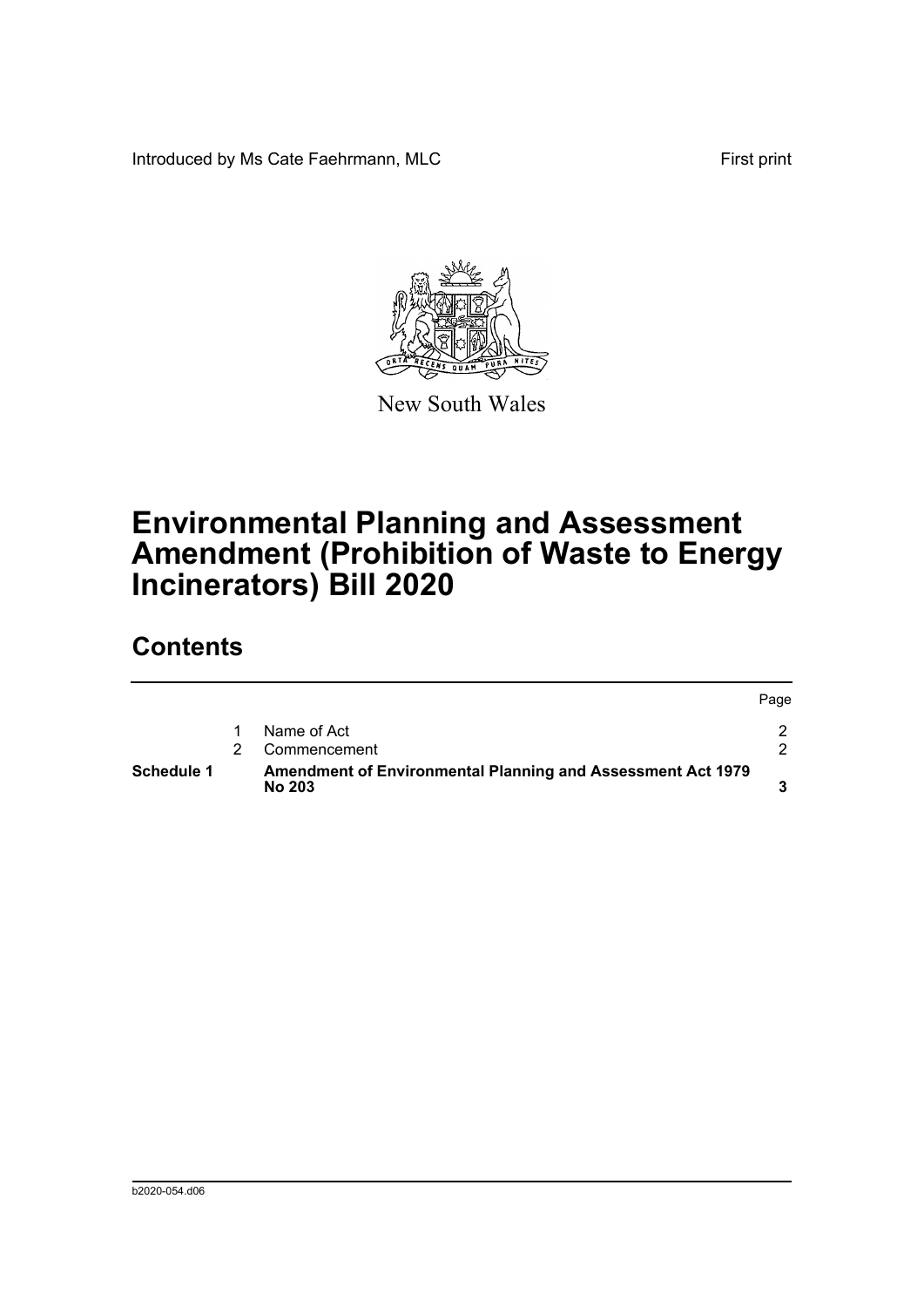

New South Wales

# **Environmental Planning and Assessment Amendment (Prohibition of Waste to Energy Incinerators) Bill 2020**

No , 2020

### **A Bill for**

An Act to amend the *Environmental Planning and Assessment Act 1979* to prohibit certain waste to energy incinerators.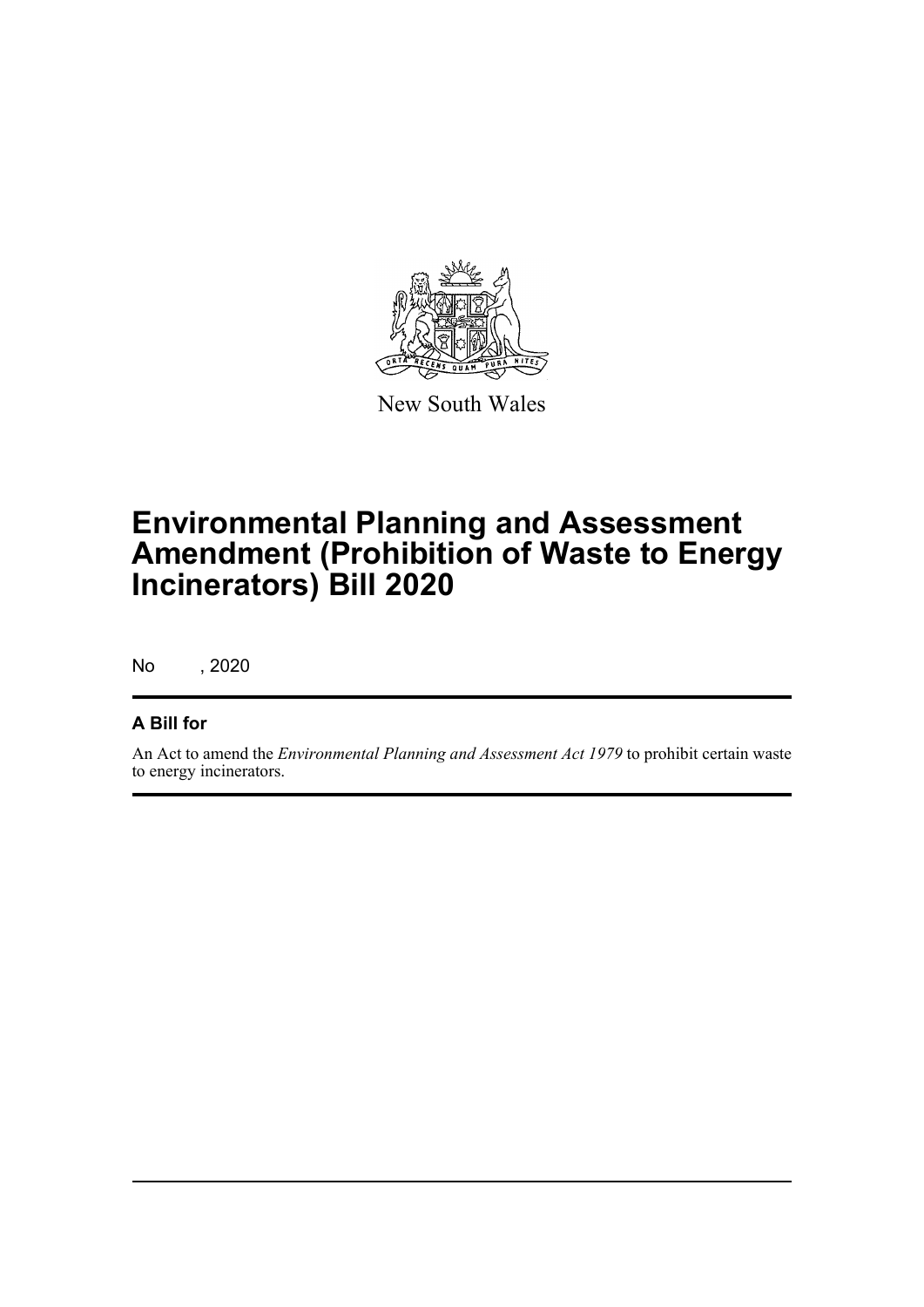<span id="page-4-1"></span><span id="page-4-0"></span>

| The Legislature of New South Wales enacts—                                                                                        | 1             |
|-----------------------------------------------------------------------------------------------------------------------------------|---------------|
| Name of Act                                                                                                                       | $\mathcal{P}$ |
| This Act is the <i>Environmental Planning and Assessment Amendment (Prohibition of</i><br>Waste to Energy Incinerators) Act 2020. | 3             |
| <b>Commencement</b>                                                                                                               | 5             |
| This Act commences on the date of assent to this Act.                                                                             | 6             |
|                                                                                                                                   |               |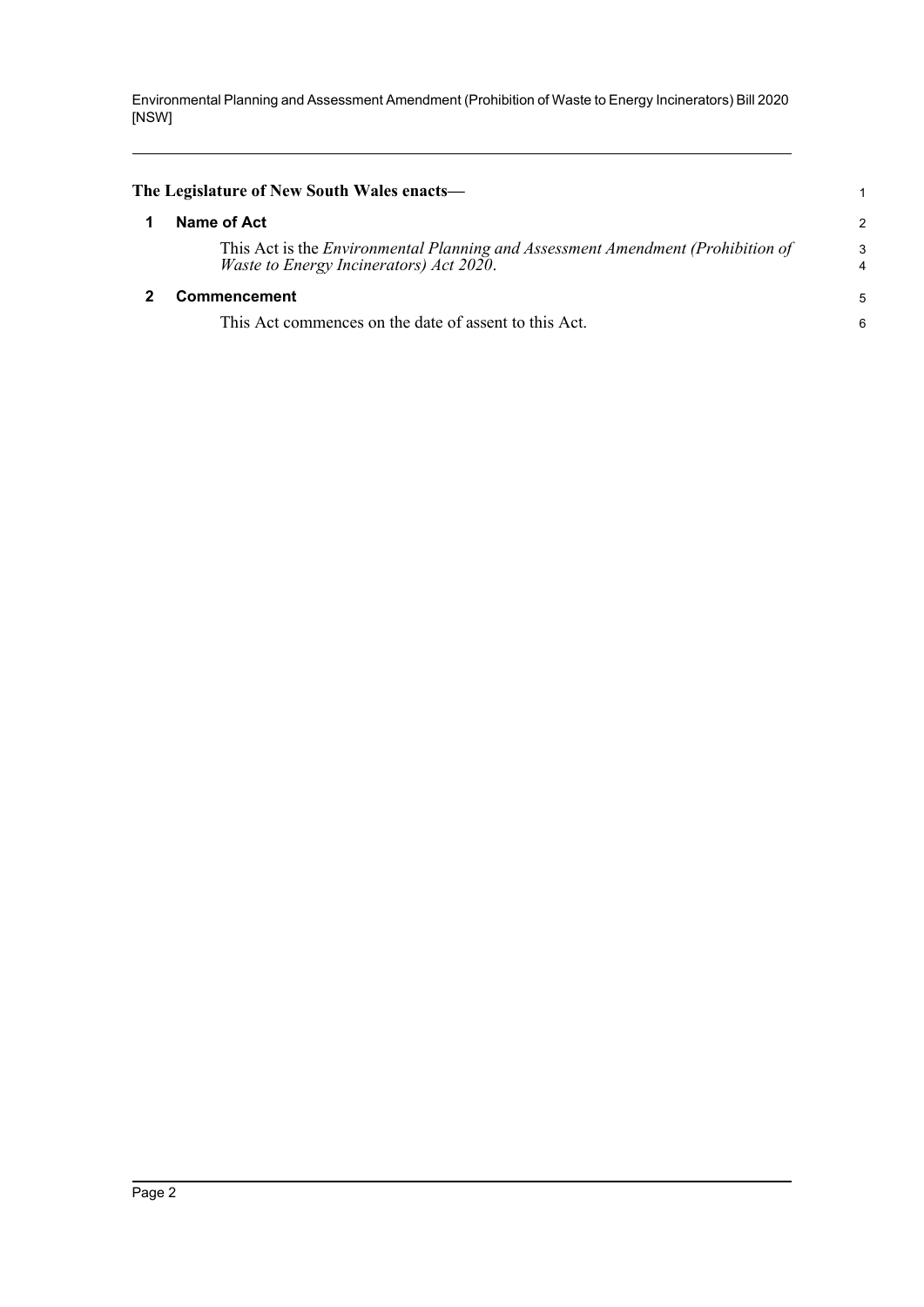Schedule 1 Amendment of Environmental Planning and Assessment Act 1979 No 203

### <span id="page-5-0"></span>**Schedule 1 Amendment of Environmental Planning and Assessment Act 1979 No 203**

#### **[1] Section 4.63A**

Insert after section 4.63—

#### **4.63A Prohibition of waste to energy incinerators**

(1) Despite any other provision of this Act or any other Act or law, the carrying out of development for the purposes of a waste to energy incinerator is prohibited except as provided by this section.

1  $\mathcal{L}$ 

3 4

- (2) This section does not prohibit development for the purposes of a waste to energy incinerator that only treats exempt waste fuel. **Note.** Despite this section, development for the purposes of a waste to energy incinerator that only treats exempt waste fuel—
	- (a) may be prohibited or require development consent under an environmental planning instrument or require approval under this Act, and
	- (b) may be subject to licensing requirements and other obligations under the *Protection of the Environment Operations Act 1997*, the *Waste Avoidance and Resource Recovery Act 2001* and any other relevant legislation.
- (3) This section does not prohibit the carrying out of the following—
	- (a) development for which development consent has been granted before the commencement of this section, but only if the development is carried out in accordance with the development consent as in force immediately before that commencement,
	- (b) development that is State significant infrastructure that was approved under Division 5.2 before the commencement of this section, but only if the development is carried out in accordance with the approval as in force immediately before that commencement.

#### (4) This section does not prohibit the carrying out of development if—

- (a) the development is authorised by the modification of—
	- (i) a development consent for development of a kind referred to in subsection  $(3)(a)$ , or
	- (iii) the Minister's approval to carry out development of a kind referred to in subsection (3)(b), and
- (b) the consent authority or Minister who modifies the development consent or the approval is satisfied that the development authorised by the modification is of minimal environmental impact, and
- (c) the carrying out of the authorised development complies with any conditions of the modified development consent or of the modified approval.
- (5) A pending application is to be dealt with in accordance with this section.
- (6) In this section *exempt waste fuel* means waste, or anything derived from waste, declared to be exempt waste fuel under Schedule 9 or by the regulations. *pending application* means any of the following applications that was made, but not finally determined, before the commencement of this section— (a) an application for development consent under Part 4, 40 41 42 43 44 45 46
	- (b) an application for approval within the meaning of Division 5.1,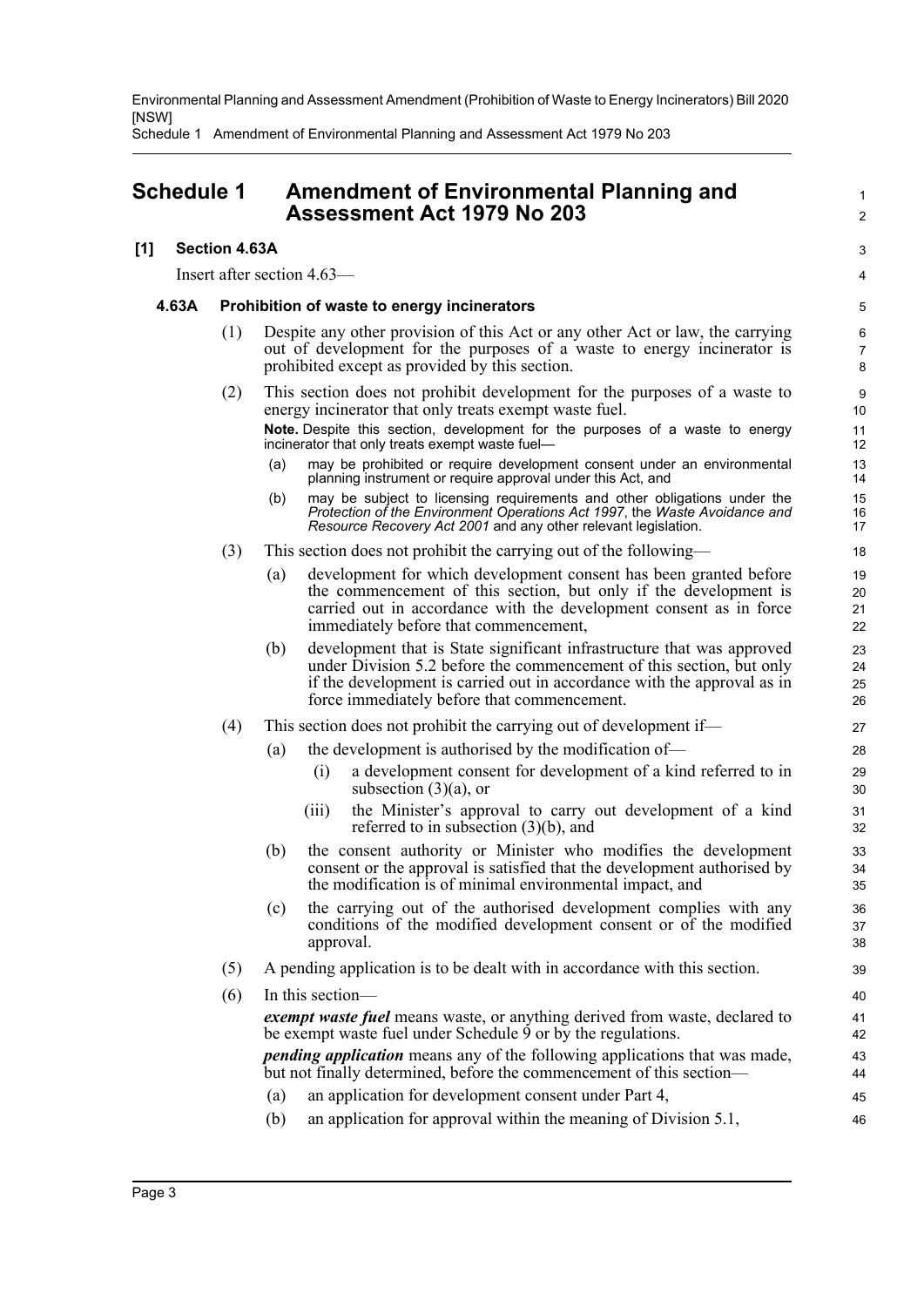Schedule 1 Amendment of Environmental Planning and Assessment Act 1979 No 203

- (c) an application for approval of State significant infrastructure made under Division 5.2,
- (d) an application for the modification of any development consent or approval referred to in paragraph  $(a)$ ,  $(b)$  or  $(c)$ .

*thermal treatment* of waste means the processing of waste by burning, incineration, thermal oxidation, gasification, pyrolysis, plasma or other thermal process.

*waste* has the same meaning as in the *Protection of the Environment Operations Act 1997*.

*waste to energy incinerator* is a facility where energy is recovered from the thermal treatment of waste, or anything derived from waste, received from off-site.

#### **[2] Schedule 9**

Insert after Schedule 8—

### **Schedule 9 Exempt waste fuels**

| ۰, | e v<br>I<br>v.<br>۰. |
|----|----------------------|

|              |     | (Section 4.63A)                                                                                                                                                                                                                         | 16             |
|--------------|-----|-----------------------------------------------------------------------------------------------------------------------------------------------------------------------------------------------------------------------------------------|----------------|
| 1            |     | <b>Biomass from agriculture</b>                                                                                                                                                                                                         | 17             |
|              | (1) | Biomass from agriculture is declared to be exempt waste fuel if it is free of any<br>physical contaminants.                                                                                                                             | 18<br>19       |
|              | (2) | However, the following biomass from agriculture is not declared to be exempt<br>waste fuel—                                                                                                                                             | 20<br>21       |
|              |     | waste from the processing of dairy products or beverages,<br>(a)                                                                                                                                                                        | 22             |
|              |     | (b)<br>waste from the production of food,                                                                                                                                                                                               | 23             |
|              |     | dead animals, animal parts or pelts,<br>(c)                                                                                                                                                                                             | 24             |
|              |     | (d)<br>manure,                                                                                                                                                                                                                          | 25             |
|              |     | animal bedding such as cage litter or barn poultry litter.<br>(e)                                                                                                                                                                       | 26             |
|              | (3) | In this clause-                                                                                                                                                                                                                         | 27             |
|              |     | <i>agriculture</i> means—                                                                                                                                                                                                               | 28             |
|              |     | farming, including the cultivation of soil for the growing of crops, or<br>(a)                                                                                                                                                          | 29             |
|              |     | the rearing of animals to provide food, wool or other products.<br>(b)                                                                                                                                                                  | 30             |
|              |     | biomass from agriculture means any weed, plant or crop residue that is<br>produced directly from agricultural practices and includes non-putrescible<br>natural organic fibrous materials and organic residues from harvest activities. | 31<br>32<br>33 |
|              |     | crop residue includes fibres, roots, stalks, stubble, leaves, seed pods, nut shells<br>and other waste from agricultural processing, such as cotton and cane trash.                                                                     | 34<br>35       |
| $\mathbf{2}$ |     | <b>Clinical and related waste</b>                                                                                                                                                                                                       | 36             |
|              | (1) | The following are declared to be exempt waste fuel-                                                                                                                                                                                     | 37             |
|              |     | clinical waste,<br>(a)                                                                                                                                                                                                                  | 38             |
|              |     | (b)<br>cytotoxic waste,                                                                                                                                                                                                                 | 39             |
|              |     | pharmaceutical, drug or medicine waste,<br>(c)                                                                                                                                                                                          | 40             |
|              |     | (d)<br>sharps waste.                                                                                                                                                                                                                    | 41             |
|              | (2) | In this clause—                                                                                                                                                                                                                         | 42             |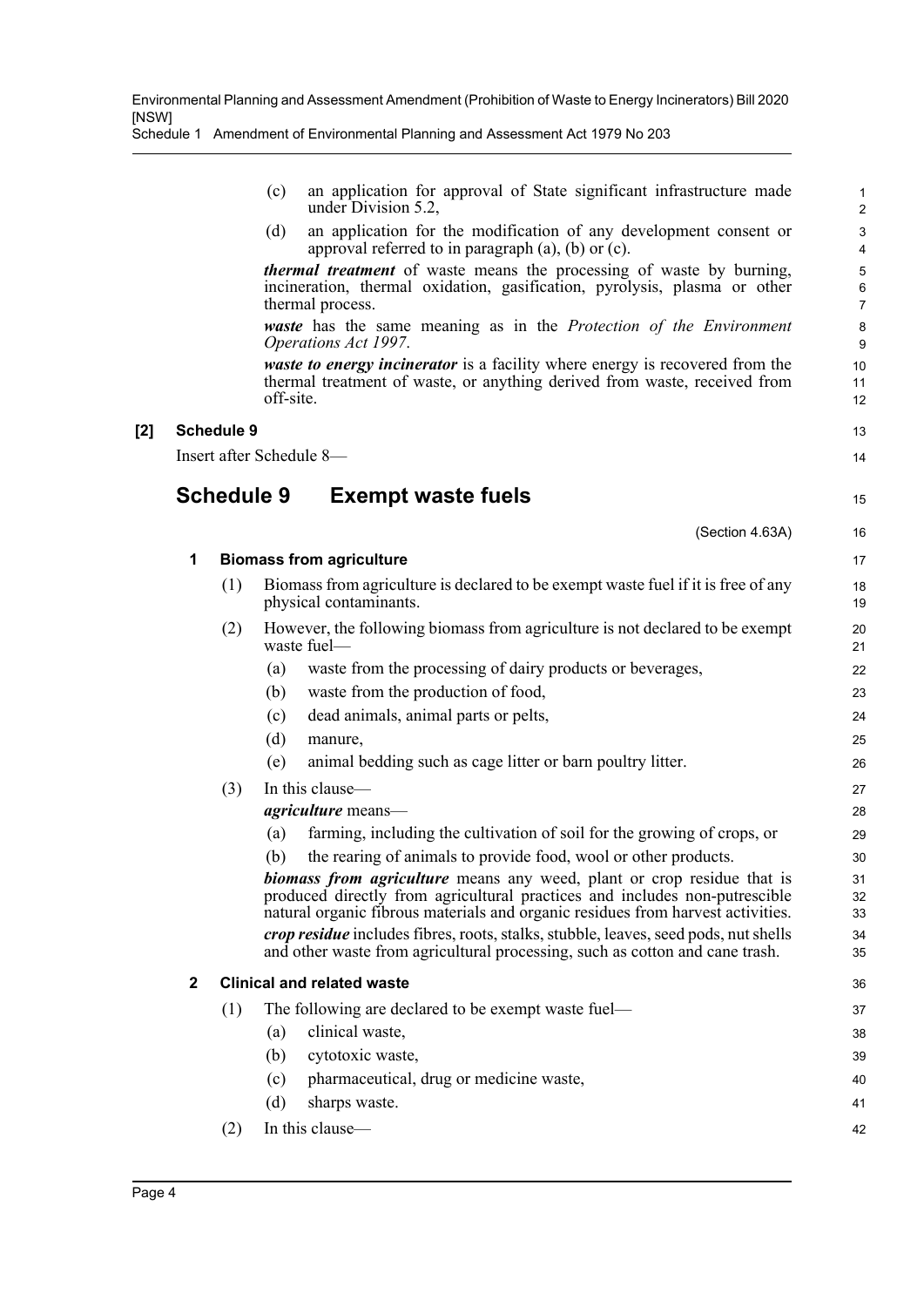Schedule 1 Amendment of Environmental Planning and Assessment Act 1979 No 203

*clinical waste* means waste resulting from medical, nursing, dental, pharmaceutical, skin penetration or other related clinical activity, being waste that has the potential to cause injury, infection or offence, and includes waste containing any of the following—

- (a) human tissue (other than hair, teeth and nails),
- (b) bulk body fluids or blood,
- (c) visibly blood-stained body fluids, materials or equipment,
- (d) laboratory specimens or cultures,
- (e) animal tissue, carcasses or other waste from animals used for medical research,

but does not include waste that has been treated by a method approved in writing by the Secretary of the Ministry of Health.

*cytotoxic waste* means a substance contaminated with any residues or preparations that contain materials that are toxic to cells principally through their action on cell reproduction.

*pharmaceutical, drug or medicine waste* means waste—

- (a) that has been generated by activities carried out for business or commercial purposes, and
- (b) that consists of pharmaceutical or other chemical substances specified in the Poisons List made under section 8 of the *Poisons and Therapeutic Goods Act 1966*.

*sharps* means objects that—

- (a) have sharp points or edges capable of cutting, piercing or penetrating the skin (such as needles, syringes with needles or surgical instruments), and
- (b) are designed for the purpose of cutting, piercing or penetrating the skin, and
- (c) have the potential to cause injury or infection.

*sharps waste* means waste collected from designated sharps waste containers used in the course of business, commercial or community service activities, being waste resulting from the use of sharps for any of the following purposes—

- (a) human health care by health professionals and other health care providers,
- (b) medical research or work on cadavers,
- (c) veterinary care or veterinary research,
- (d) skin penetration or the injection of drugs or other substances for medical or non-medical reasons,

but does not include waste that has been treated on the site where it was generated (and to a standard specified in an EPA Gazettal notice made under the *Protection of the Environment Operations Act 1997*) or waste that has been treated by a method approved in writing by the Secretary of the Ministry of Health.

#### **3 Forestry and sawmilling residue**

(1) Forestry and sawmilling residue is declared to be exempt waste fuel if it does not contain any treated, preserved, lacquered, glued, laminated or coated timber or wood product.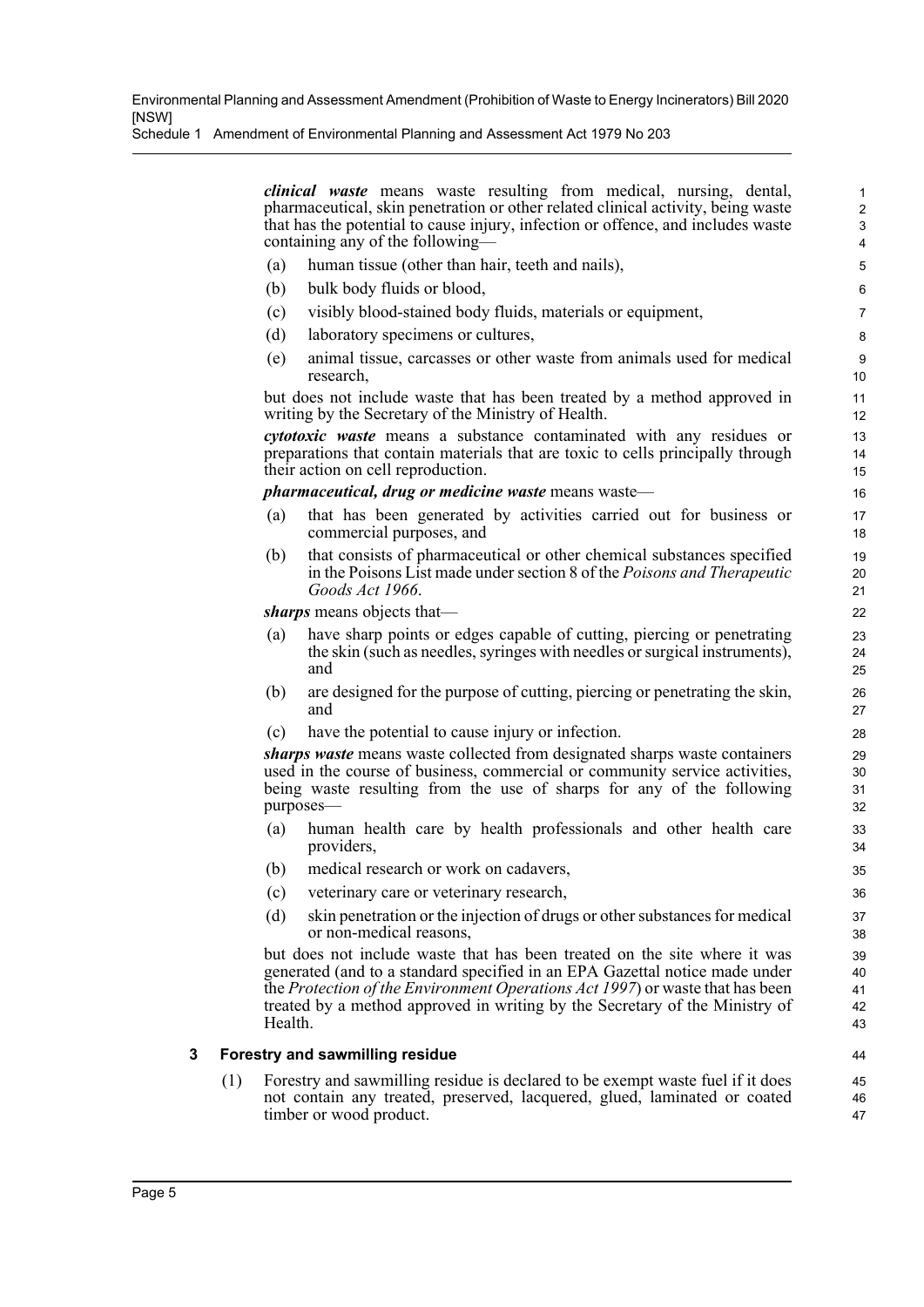Schedule 1 Amendment of Environmental Planning and Assessment Act 1979 No 203

- (2) However, forestry and sawmilling residue that is native forest bio-material is not declared to be exempt waste fuel.
- (3) In this clause—

*forestry and sawmilling residue* means uncontaminated, organic fibrous wood residue and natural wood waste that results from forestry and sawmilling operations such as heads, tree thinnings, sawmill sawdust, shavings, chips, bark and other offcuts.

*native forest bio-material* means the bio-material comprised in Australian native trees, other than—

- bio-material obtained from—
	- (i) an authorised plantation within the meaning of the *Plantations and Reafforestation Act 1999*, or
	- (ii) an existing plantation within the meaning of clause 6 of Schedule 3 to the *Plantations and Reafforestation Act 1999*, or
	- (iii) land on which exempt farm forestry, within the meaning of section 6 of the *Plantations and Reafforestation Act 1999*, is being carried out, or
	- (iv) land on which ancillary plantation operations, within the meaning of section 9 of the *Plantations and Reafforestation Act 1999*, are being carried out, or
	- (v) trees cleared in accordance with a property vegetation plan that was approved under Part 4 of the former *Native Vegetation Act 2003*, or
	- (vi) trees cleared in accordance with an order, and any conditions to the order, under clause 38 of the former *Native Vegetation Regulation 2013*, or
	- (vii) trees cleared in accordance with a private native forestry plan under Part 5B of the *Local Land Services Act 2013*, or
	- (viii) trees cleared in accordance with an integrated forestry operations approval under Part 5B of the *Forestry Act 2012*, or
- (b) sawdust or other sawmill waste, or
- (c) waste arising from wood processing or the manufacture of wooden products, other than waste arising from activities (such as woodchipping or the manufacture of railway sleepers) carried out at the location from which the Australian native trees are harvested.

*sawmilling operations* means the primary processing of round wood into non-round wood products such as planks, boards, beams and other cut and processed wood products.

#### **4 Landfill gas and biogas**

- (1) Landfill gas and biogas are declared to be exempt waste fuel.
- (2) In this clause—

*anaerobic digestion* means the biological process that occurs when organic matter is decomposed by bacteria in the absence of oxygen.

*landfill gas and biogas* means gas generated during anaerobic digestion, either naturally in the decomposition of organic waste materials contained in landfills or in an anaerobic digester, and includes organic waste streams for an anaerobic digester including municipal wastewater treatment, industrial wastewater treatment, food waste digestion and agricultural waste such as manure.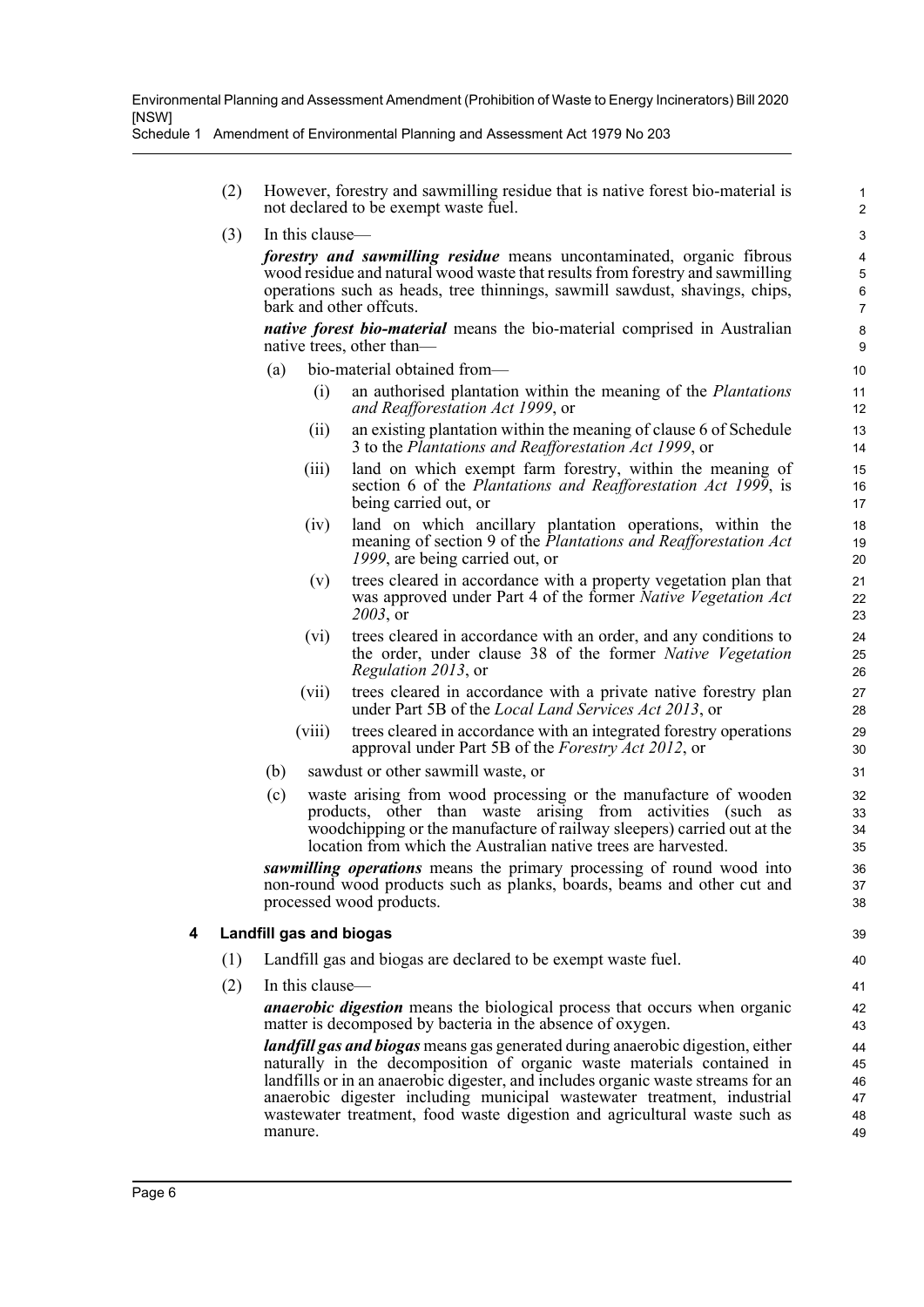Schedule 1 Amendment of Environmental Planning and Assessment Act 1979 No 203

#### **5 Organic residue from virgin paper pulp activities**

- (1) Organic residue from virgin paper pulp activities is declared to be exempt waste fuel.
- (2) However, the following organic residue from virgin paper pulp activities is not declared to be exempt waste fuel—
	- (a) organic residue from processes using waste cardboard or paper (including recycled paper),

- (b) organic residue that contains any trace of organic residues from processes using waste cardboard or paper (including recycled paper),
- (c) organic residue derived from any processes involving chlorine, whether elemental chlorine, total chlorine or both.

(3) In this clause *organic residue from virgin paper pulp activities* means any solid organic waste, such as cellulose fibres, fibre bundles and minor quantities of sand, mud and fine grit, from pulping and screening operations.

#### **6 Recovered waste oil**

- (1) Recovered waste oil is declared to be exempt waste fuel.
- (2) In this clause *oil* includes vegetable oil and mineral oils. *recovered waste oil* means oil that has been recycled back into lower grade oils for combustion as a start-up fuel.

#### **7 Source-separated green waste**

- (1) Source-separated green waste is declared to be exempt waste fuel if it is—
	- (a) used in a thermal process to produce char (such as pyrolysis) for land application, and
	- (b) free of any physical contaminants such as plastics and treated, painted or coated timbers.
- (2) However, the following source-separated green waste is not declared to be exempt waste fuel—
	- (a) green waste extracted from mixed waste streams, such as construction and demolition waste,
	- (b) waste that is recovered as part of cleaning up waste that was dumped in contravention of this Act or the *Protection of the Environment Operations Act 1997*,
	- (c) source-separated green waste that is also biomass from agriculture (within the meaning of clause 1) or wood waste (within the meaning of clause 8).
- (3) In this clause—

*source-separated green waste* means garden vegetation and plant materials (such as branches, grass, leaves, plant trimmings, tree stumps and bark) that are segregated at the point of generation and collected as a separate material stream for processing (such as garden organics from arborist operations, commercial gardening operations, council garden waste kerbside collections and public drop-off collections).